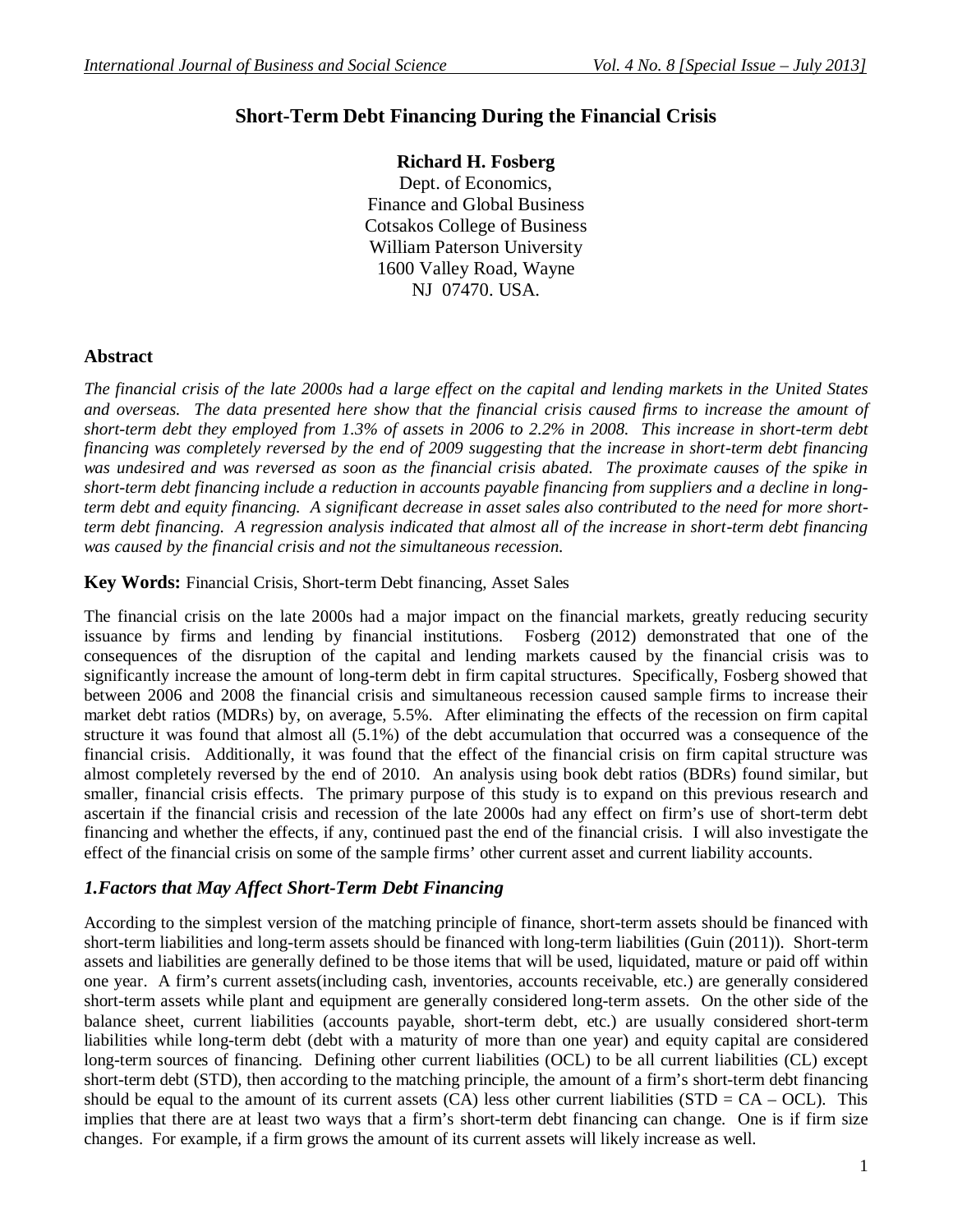To maintain the  $CA = CL$  equality, if current assets increasethen so must short-term debt and/or other current liabilities. A second source of change in a firm's short-term debt financing may exist if short-term debt and other current liabilities are substitute forms of short-term financing. Holding current assets constant, if the amount of a firm's other current liabilities increases the firm will have less need for short-term debt financing to finance its short-term assets. Conversely, if other current liabilities decrease the firm will needto increase the amount of its short-term debt financing. As a result, the financial crisis could impact the amount of a firm's short-term debt financing by either changing the amount of its current assets and/or the amount of its other current liabilities.

It's also possible that a firm's short-term debt financing could be affected by the same factors that have been shown to affect the amount of long-term debt financing that a firm employs. These factors include firm profitability, growth opportunities and non-debt tax shields like depreciation expense. Other factors that have been shown to affect the amount of long-term debt financingthat a firm employs will be discussed below. See Fama and French (2002) and Flannery and Rangan (2006) for a detailed discussion of the factors that affect longterm debt financing. If these factors also affect the amount of short-term debt financing that a firm employs, the financial crisis could affecta firm's short-term debt financing through its effect on debt financing determinants like firm profitability

### *2. Sample Selection*

An empirical examination of the effect of the financial crisis of 2007 through 2009 on firm short-term borrowing was conducted as follows. For each year from 2005 through 2010 an initial sample of firms wastaken from all firms listed on the current and research files of the COMPUSTAT data base. Firms in the financial services or utilities industries were excluded from all annual samples. Companies with non-positive book value of common equity, negative values for short-term debt and current liabilities to current assets ratios of five or better were also excluded from the annual samples. To be included in the initial sample for a year a firm must have sufficient data available to calculate the firm's book and marketshort-term debt ratios. A firm's book short-term debt ratio (BSDR) is defined to be short-term debt divided by total assets. Short-term debt includes short-term loans and commercial paper. A firm's marketshort-term debt ratio (MSDR) is defined to be book short-term debt divided by the market value of the firm. Firm market value is calculated as total assets less book common equity plus market common equity (common shares outstanding times share price). This procedure yielded initialannual sample sizes ranging from 3,982 to 4,890 firms. Table 1 contains the mean values of selected variables for the sample firms for the sixsample years. Looking first at MSDR, mean MDSR remained stable at .013 in 2005 and 2006 and then increased slightly to .014 in 2007. A MSDR of .013 means that 1.3% of a firm's assets were financed with short-term debt. In 2008,mean MSDR jumped to .022 but then fell to .015 in 2009 and .013 in 2010. A similar pattern exists for the BSDR. Mean BDSR remained stable from 2005 through 2007 at .019 but then jumped to .022 in 2008. By 2009 the BSDR had returned to near its pre-crisis level (.018). In sum, the data indicate that the financial crisis caused a spike in in short-term borrowing by firms in 2008 that was quickly reversed when the financial crisis eased in 2009. This is very similar to the long-term debt financing pattern observed by Fosberg. A more detailed empirical analysis follows.

### *3. Empirical Analysis*

The spike in short-term debt ratios noted above is also reflected in the dollar value of short-term debt financing for the sample firms. Mean short-term debt outstanding went form \$99 million dollars in 2006 to \$133 million in 2008. This represents a 33.3% increase in short-term debt financial during the financial crisis. However, mean short-term debt financing dropped back to pre-crisis levels (\$96 million) in 2009. This implies that the increase in short-term debt financing that occurred during the financial crisis was not desired but a necessary expedient to get them through the crisis and was quickly reversed when financial conditions improved. Next, I investigate possible causes of this pattern of short-term debt financing. Looking at accounts payable, mean accounts payable financing dropped from \$357 million in 2007 to \$336 million in 2008. This \$21 million decline in accounts receivable was completely reversed in 2009. These results suggest that a large part of the increase in short-term debt financing that occurred in 2008 was in response to a decrease in available accounts payable financing.On the current assets side,there was little change in either firm cash holdings or inventories in 2008. There was, however, a \$31 million decrease in mean accounts receivable in 2008.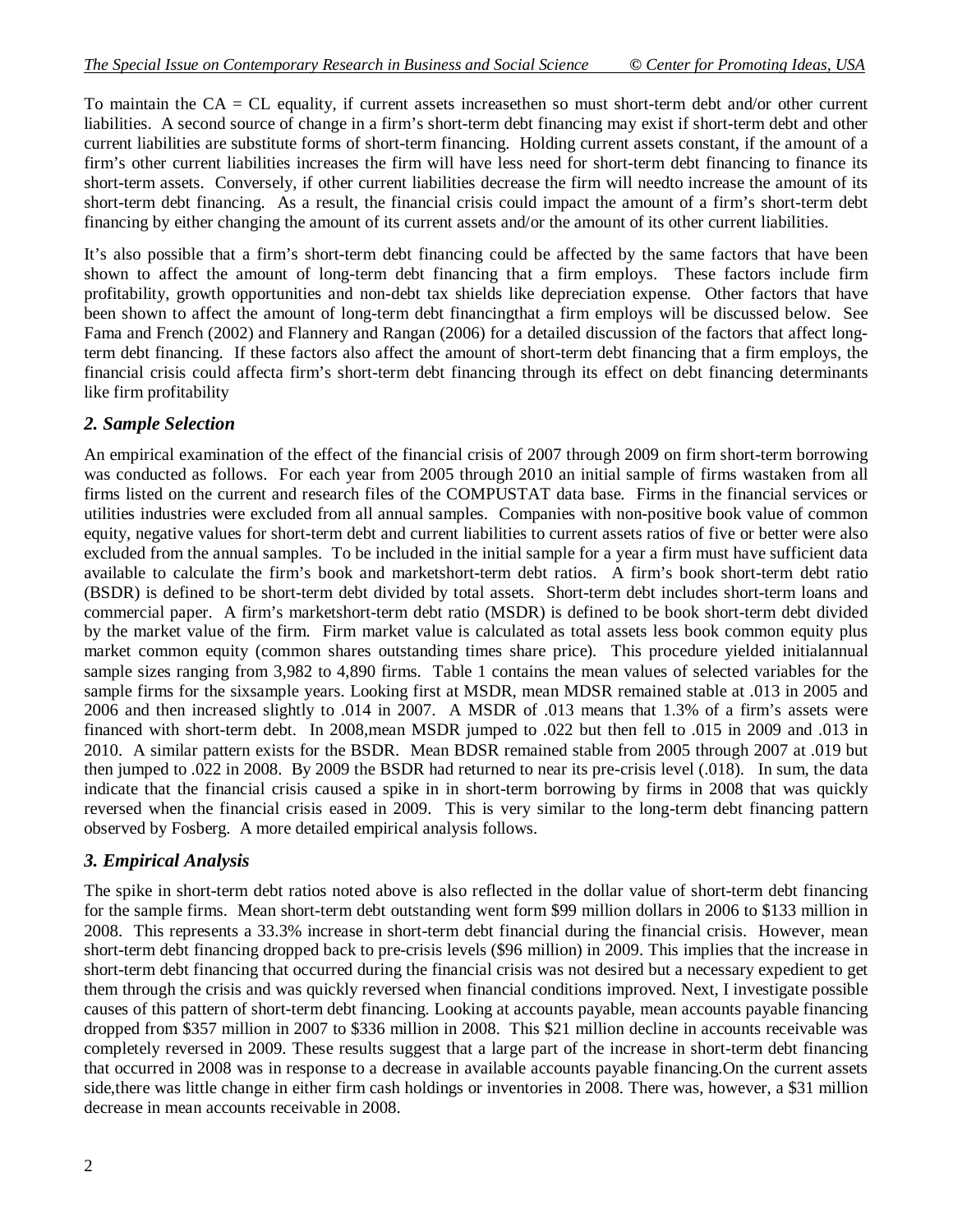This decrease in short-term financing to firm customers represents a source of capital for the firm and, therefore, could not have been driving the increase in debt financing. The decline in accounts receivable was largely reversed in 2009. Moving to long-term sources of financing, mean common equity financing decreased by \$17 million in 2008 compared to a mean increase of \$206 million in 2007. This large reduction in the amount of common equity financing in 2008 likely was a contributing factor motivating firms to increase the amount of their short-term debt financing. Mean long-term debt financing increased by \$58 million in 2008 compared to \$165 million in 2007. Although long-term debt financing continued to be a source of capital for sample firms the reduction in funds provided likely contributed to the increase in short-term debt financing in 2008. A reduction in asset sales also seems to have contributed to the need for an increase in short-term debt financing. Mean asset sales decrease from \$199 million in 2007 to \$148 million in 2008 resulting in a \$51 million decrease in financing from asset sales. In sum, the reduction in funding from asset sales, long-term debt financing and common equity financing likely put pressure on firms to increase their short-term debt financing in 2008.

Although the financial crisis likely played a significant role in the changes in financing noted above it is also possible that the simultaneous recession also played a role. In the following analysis I seek to disentangle the effects of the financial crisis and recession and determine how much each contributed to the change in short-term debt financing just documented. In a typical recession (one not associated with a financial crisis), the recession typically affects firm profitability,growth opportunities and research and development expenditures. To account for these and other potential effects of a recession on short-term debt financing a regression analysis will be employed using MSDR as the dependent variable. The regression analysis will employ data for the sample firms for all years (2005 through 2010). The following variables will be used as explanatory variables. As larger firms have been found to employ more debt in their capital structures, the natural log of total assets (Assets) is used as a size proxy. It is believed that larger firms have better access to credit markets and, consequently, use more debt financing in their capital structures. The profitability measure used is earnings before interest and taxes divided by total assets (EBIT). Firm profits have been shown to be inversely related to the amount ofdebt capital a firm employs.More profitable firms are thought to have less need for outside debt financing. Net property, plant and equipment divided by total assets (PPE) is used to proxy for the quantity of tangible assets that a firm owns. More tangible assets are associated with a greater use of debt financing. It is believed that tangible assets provide better collateral for firm borrowings and, consequently, firms with more tangible assets can borrow more. Depreciation and amortization expense divided by total assets (Depr) is used to measure the quantity of non-debt tax shields the firm has available. The level of depreciation and amortization expense isinversely correlated with the amount of debt in a firm's capital structure. Theoretically, non-debt tax shields should reduce the amount of debt financing that a firm employs because they reduce the interest tax shields the debt will generate.

The market-to-book ratio (M/B) is used to measure company investment opportunities. Higher market-to-book ratios should indicate more and/or more profitable investment opportunities. The market to book ratio is calculated as total assets less book value of common equity plus market value of common equity divided by total assets. Firms with higher market-to-book ratios generally employ less debt in their capital structures.It is believed that firms with more investment opportunities have less debt in their capital structure because lenders consider investment opportunities to have little collateral value. Assets uniqueness is measured by research and development expense divided by total assets (R&D). The more R&D expense a firm has the less debt they usually have in their capital structures. Unique assets are thought to have lower collateral values and, therefore, support lower debt levels.For a more detailed discussion of these variables and how they affect a firm's debt financing see Fama and French (2002) and Flannery and Rangan (2006). It is assumed that the effect of a recession on firm short-term debt financing will be captured by the above explanatory variables. Consequently, the effects of the financial crisis on short-term debt financing should be captured by the following annual dummy variables which will be included as additional explanatory variables in the regression analysis. The dummy variables D06 through D10 take on a value of 1 in the indicated year and zero, otherwise. For example, D08 takes a value of one in 2008 and zero in all other years. The coefficient of D08 should capture the effect of the financial crisis on a firm's short-term debt financing in 2008.

The results of the regression analysis are as follows:

MSDR = .012 -.001\*\*Assets +.001\*EBIT -.006Depr -.004\*\*R&D +.001\*M/B +.004\*\*PPE-.001D06 +.002D07  $+.012^{**}$ D08  $+.004^{**}$ D09  $+.001D10$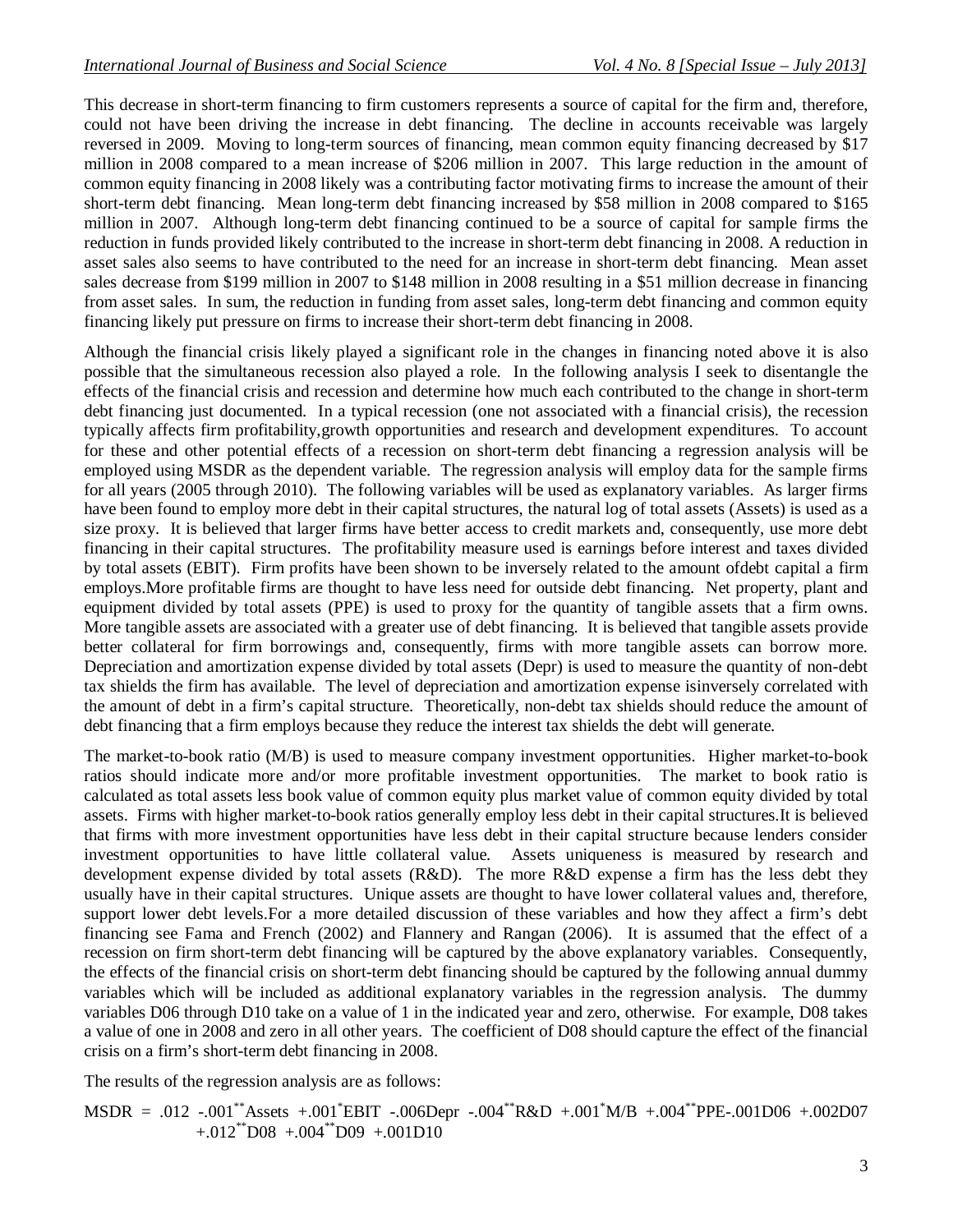The coefficients of five of the six traditional (non-dummy) explanatory variables have coefficients that are significant at the 5% (\*) or 1% (\*\*) level. This indicates that these variables are effective at explaining the amount of short-term debt financing that a firm employs and should capture the effect of the recession on MSDR. The coefficients of the dummy variables for 2006, 2007 and 2010 (D06, D07 and D10) are all statistically insignificant. This suggests that the traditional explanatory variables do a good job predicting the amount of short-term debt financing that a firm will employ in non-financial crisis years. The coefficient of the dummy variable for 2008 (D08) is positive and significant at the 1% level. Its value implies that the financial crisis caused firms, on average, to employ 1.2% more short-term debt financing than they normally would have. This exceeds the .9% increase in mean MSDR observed between 2006 and 2008 and suggests that the financial crisis caused most, if not all, of the increased short-term debt financing employed in 2008. Correspondingly, the recession that occurred simultaneously with the financial crisis seems to have had little effect on firm short-term debt financing. The coefficient of the 2009 dummy variable (D09) is also positive and significant at the 1% level. The coefficient's value of .004 is much smaller than the coefficient on the 2008 dummy variable (.012) suggesting that the effect of the financial crisis began to wane markedly in 2009. Overall, the results of the regression analysis confirm the previous findings that the financial crisis caused firms to significantly increase the amount of short-term debt financing they employed in 2008 and that this effect of the financial crisis was completely reversed by the end of 2009.

#### *4. Conclusion*

The financial crisis of the late 2000s had a large effect on the capital and lending markets in the United States and overseas. The data presented here show that the financial crisis caused firms to increase the amount of short-term debt they employed from 1.3% of assets in 2006 to 2.2% in 2008. This increase in short-term debt financing was completely reversed by the end of 2009 suggesting that the increase in short-term debt financing was undesired and was reversed as soon as the financial crisis abated. The proximate causes of the spike in short-term debt financing include areduction in accounts payable financing from suppliers and a decline in long-term debt and equity financing. A significant decrease in asset sales also contributed to the need for more short-term debt financing. A regression analysis indicated that almost all of the increase in short-term debt financing was caused by the financial crisis and not the simultaneous recession.

|                            |     | 2005  | 2006  | 2007  | 2008  | 2009  | 2010  |
|----------------------------|-----|-------|-------|-------|-------|-------|-------|
| <b>MSDR</b>                |     | .013  | .013  | .014  | .022  | .015  | .013  |
| <b>BSDR</b>                |     | .019  | .019  | .019  | .022  | .018  | .017  |
| <b>Current Liabilities</b> |     | 787   | 868   | 1,015 | 1,063 | 1,078 | 1,220 |
| Acct. Pay.                 |     | 290   | 309   | 357   | 336   | 366   | 427   |
| Short-term Debt            | 106 | 99    | 132   | 133   | 96    | 102   |       |
| <b>Current Assets</b>      |     | 1,076 | 1,186 | 1,340 | 1,382 | 1,533 | 1,710 |
| Cash                       |     | 358   | 361   | 410   | 413   | 545   | 619   |
| Acct. Rec.                 |     | 549   | 537   | 637   | 606   | 627   | 693   |
| Inventories                |     | 264   | 294   | 333   | 339   | 346   | 386   |
| Long-term Debt             |     | 675   | 710   | 875   | 933   | 1,098 | 1,152 |
| <b>Common Equity</b>       |     | 1,377 | 1,574 | 1,780 | 1,763 | 2,027 | 2,306 |
| <b>Asset Sales</b>         |     | 169   | 167   | 199   | 148   | 152   | 198   |

#### *Table 1*

Mean Values of Selected Variables

\_\_\_\_\_\_\_\_\_\_\_\_\_\_\_\_\_\_\_\_\_\_\_\_\_\_\_\_\_\_\_\_\_\_\_\_\_\_\_\_\_\_\_\_\_\_\_\_\_\_\_\_\_\_\_\_\_\_\_\_\_\_\_\_ All values are in \$ million except for MSDR and BSDR.